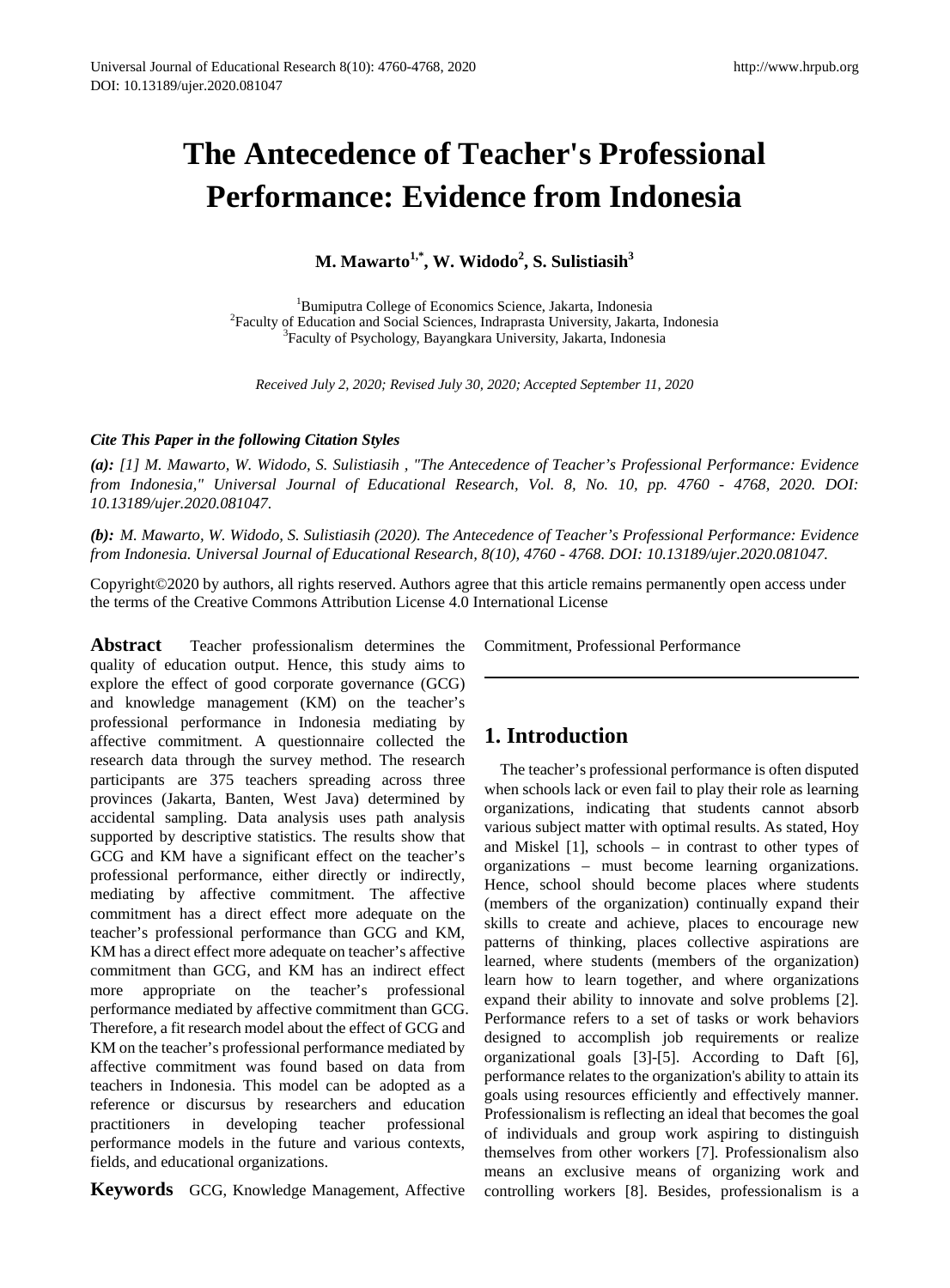center of values related to altruism, caring, honor, integrity, and duty, and speaking of the emergence of these values centers as a representation of behavior related to professionalism, such as respect, accountability, empathy, and affection [9]. Grady, Helbling, and Lubeck [10] add that afrofessional also exercises wisdom in making decisions within the scope of his expertise, and takes some authority for his professional development. Glickman, Gordon, and Ross-Gordon [11] state that stages of professional development typically involve three steps of learning, which are orientation, integration, and refinement. Therefore, professional performance is a set of tasks or work behaviors designed to accomplish a job requirement or realize organizational goals conducted with respect, accountability, empathy, and affection.

Has-been as a quote by Rulandari [8] argue that professional teachers must have the following requirements, which are: (1) teaching skills – to educate, teach, guide, instruct and transfer knowledge; (2) communication skills – both oral and written effectively, such as good writing, clear voice, and understandable words;  $(3)$  personality authority – in the execution of duty, have a pleasant personality, recognizable abilities, and skills; (4) social skills – the are proficiency in the social field to secure the trust and loyalty, helpful, objective and willing to learn and able to respect the other people's opinion; (5) technical competence – should be theoretical and technical competencies and at the same time become excellent problem solver); and (6) emotional stability – should not prejudice to the task in hand, should not be quick-tempered, but develop openness, and objective values. Based on several research and studies in various countries, industrial, occupational sectors, and organizations, professional performance among others influenced by GCG, KM, and affective commitment.

# **2. Literature Review and Hypothesis Development**

## **2.1. GCG and Professional Performance**

GCG is a combination of processes and structures implemented by the company to inform, direct, manage, and monitor the organization activities towards achieving its objectives [12]. According to The Cadbury Report as a quote Lukviarman [13], corporate governance is concerned with maintaining the balance between economic and social goals and between individual and communal goals. The governance framework is there to encourage the efficient use of resources and equally to require accountability for the stewardship of those resources. The aim is to align as nearly as possible the interest of individuals, corporations, and society. GCG refers to a system that regulates and controls the company to create added value for each stakeholder. True information is accurate and timely, and

the company's obligation to transparently disclose all information on company performance, ownership, and stakeholders must be carried out by company management [14][15]. Hence, GCG needs a governance mechanism, like formal methods or informal relations used to control the behavior, nourish cooperation, and govern the relationship of various participants [16]. GCG consists of five main principles as indicators, namely transparency, accountability, responsibility, independence, and fairness [17]. If the principles can be well-conditioned by the organization, authority potentially stimulates enhancing professional performance. The studies by scholars proved that GCG affects professional performance [18]-[23]. Based on arguments and studies above, the first hypothesis in this study is:

**H1:** GCG had a direct effect on professional performance.

#### **2.2. KM and Professional Performance**

The present knowledge grows up became a need. Everyone, groups, organizations, and nations need knowledge. Hence, knowledge is essential to manage. That is the reason why KM always becomes an interesting issue among scholars and practitioners. KM is about making sure that knowledge from employees, teams, and units in an organization is captured, remembered, stored, and shared with others [24]. KM is concerned with storing and sharing the wisdom, understanding, and expertise accumulated in an organization about its processes, techniques, and operations [25]. Therefore, KM works as a process of enhancing company performance by using tools, processes, systems, and cultures to improve the creation, sharing, and use of knowledge [26]. KM involves recognizing, generating, documenting, distributing, and transferring among persons useful information, know-how, and expertise to improve organizational effectiveness [27]. With conditions like that, KM requires developing a system for collecting and maintaining data, information, experiences, and lessons, as well as improving communication [28]. KM consists of 10 principles of knowledge in which emphasizes the people, process, and conceptual. The people principles related to the recognition that implementation of KM is very political for finding a person to be the official knowledge managers for an organization, that using knowledge and sharing it are not easy or natural, and KM requires hybrid solutions of people and technology. The process principles recognize that KM involves improving or transforming existing knowledge work process, providing people with access to knowledge is only the beginning of KM, and that KM is never finishing because knowledge is continually changing and evolving. The conceptual principles recognize that KM is very expensive, requires a knowledge contract, a constitutional recognition of the thorny concept of intellectual property [29]. These principles can manage to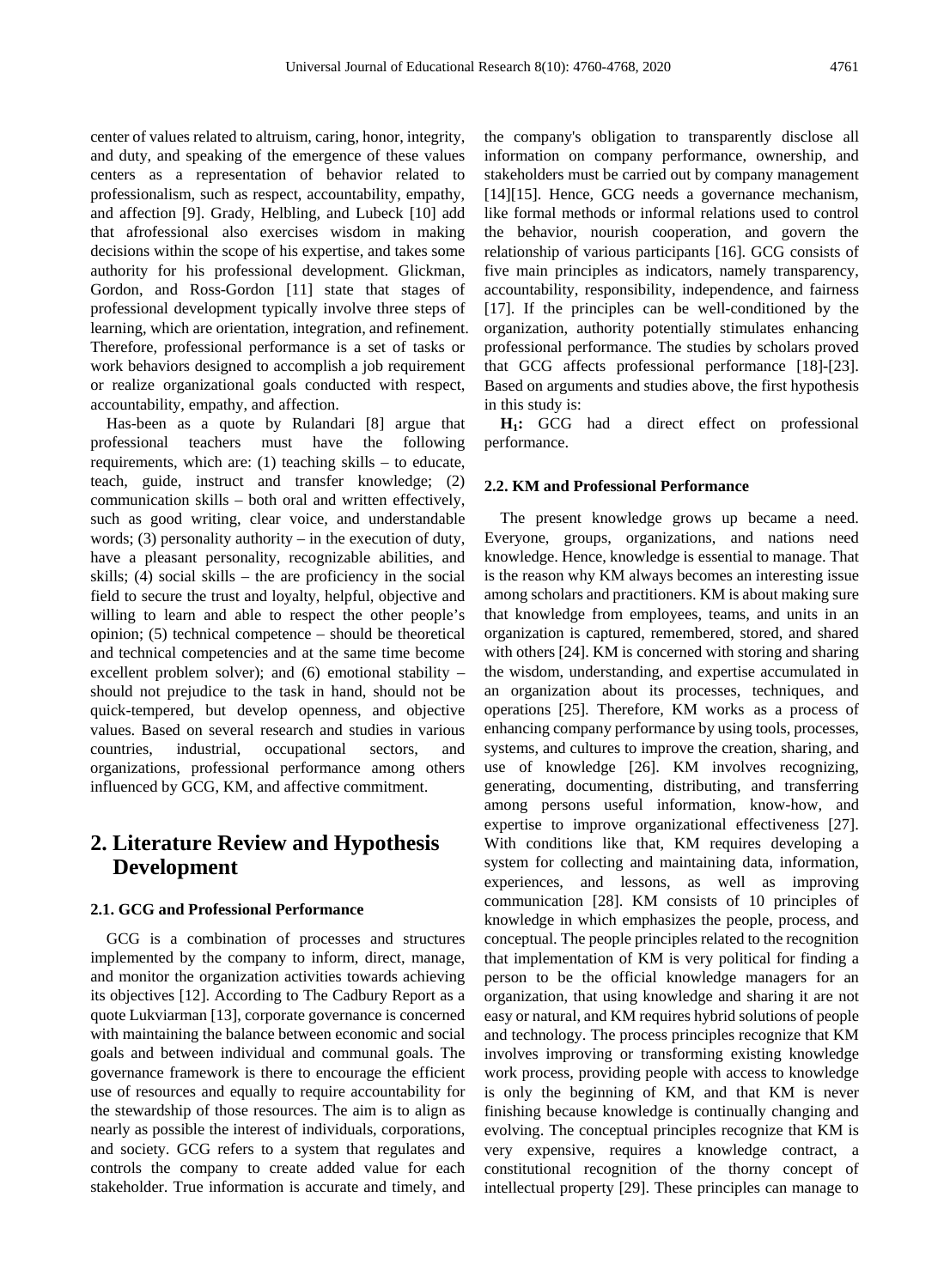increase professional performance potentially. The various research carried out by researchers also revealed that KM influences professional performance [30]-[39]. Based on arguments and studies above, the second hypothesis in this study is:

**H2:** KM had a direct effect on professional performance.

## **2.3. Affective Commitment and Professional Performance**

Commitment is the degree to which an employee identifies with the organization and wants to continue actively participating in it, willing to put forth effort on its behalf [40][26]. Commitment also reflected as a force that binds an individual to a course of action of relevance to one or more targets, reliable identification of someone with their duties, and self-identification, loyalty, and involvement expressed by someone [41]-[43]. In organizations context, organizational commitment is the extent to which an individual identifies with an organization and its goal, manifested in day-to-day work activity [43][44]. Organizational commitment also refers to employees' desire to remain members of the organizations and state of employees who side with an organization and its goals and want to maintain its membership in the organization [44][45]. Organizational commitment, among others, affective commitment, which involves the employees' emotional attachment to, identification with, and involvement in the organization [46]. For Newstrom [40], affective commitment is the employees' positive emotions to try and choose to remain part of the organization. Like the arguments, Ivancevich, Konopaske & Matteson [3] state that commitment involves many attitudes reflected affection, such as feelings are identical to organizational goals, a sense of being involved in organizational tasks, and feeling loyal to the organization. The teachers with adequate affective commitment tend to optimally professional performance, manifested in teaching skills, communication skills, personality authority, social skills, technical competence, and emotional stability. Several studies also concluded that affective commitment influences professional performance [47]-[55]. Based on arguments and studies above, the third hypothesis in this study is:

**H3:** Affective commitment had a direct effect on professional performance.

#### **2.4. GCG and Affective Commitment**

Affective commitment besides influences professional performance also affected GCG. The principles of GCG, for instance, transparency, accountability, responsibility, independence, and fairness [17] can be conditioned entirely by the organization authority potentially stimulate increasing affective commitment, which involves the employees' emotional attachment to, identification with,

and involvement in the organization [46]. The investigation by researchers also approved that GCG affects affective commitment [56][57]. Based on the statements and studies above, the fourth hypothesis in this study is:

**H4:** GCG had a direct effect on affective commitment

## **2.5. KM and Affective Commitment**

KM also influences affective commitment. The principles of KM, which concern the people, process, and concept, can be excellence conditioned to potentially increase affective commitment, which involves the employee's emotional attachment to, identification with, and involvement in the organization [46]. The studies conducted by scholars in various contexts and organizations also indicated that KM affects affective commitment [58]-[61]. Based on the statements and reviews above, the fifth hypothesis in this study is:

**H5:** KM had a direct effect on affective commitment

## **2.6. GCG and Professional Performance Mediating by Affective Commitment**

The Affective commitment can role mediates the effect of GCG on professional performance. The principles of GCG, such as, transparency, accountability, responsibility, independence, and fairness [17] can be conditioned entirely by the organization authority can be stimulated affective commitment, which involves the employees' emotional attachment to, identification with, and involvement in the organization [46]. It implies to increase professional performance reflected in teaching skills, communication skills, personality authority, social skills, technical competence, and emotional stability. The studies carried out by research approve that GCG affects affective commitment [56][57], while the other studies conducted scholars concluded that affective commitment affects professional performance [47]-[55]. Based on argues and studies above, the sixth hypothesis in this study is:

**H6:** GCG had an indirect effect on professional performance mediating by affective commitment.

## **2.7. KM and Professional Performance Mediating by Affective Commitment**

According to many results of the research, affective commitment also mediates KM on professional performance. The principles of KM which focus on the people, process, and conceptual can be an excellent condition to potentially enhancing affective commitment, which involves the employees' emotional attachment to, identification with, and involvement in the organization [46], and then implicate to increase professional performance reflected in teaching skills, communication skills, personality authority, social skills, technical competence and emotional stability. The studies conducted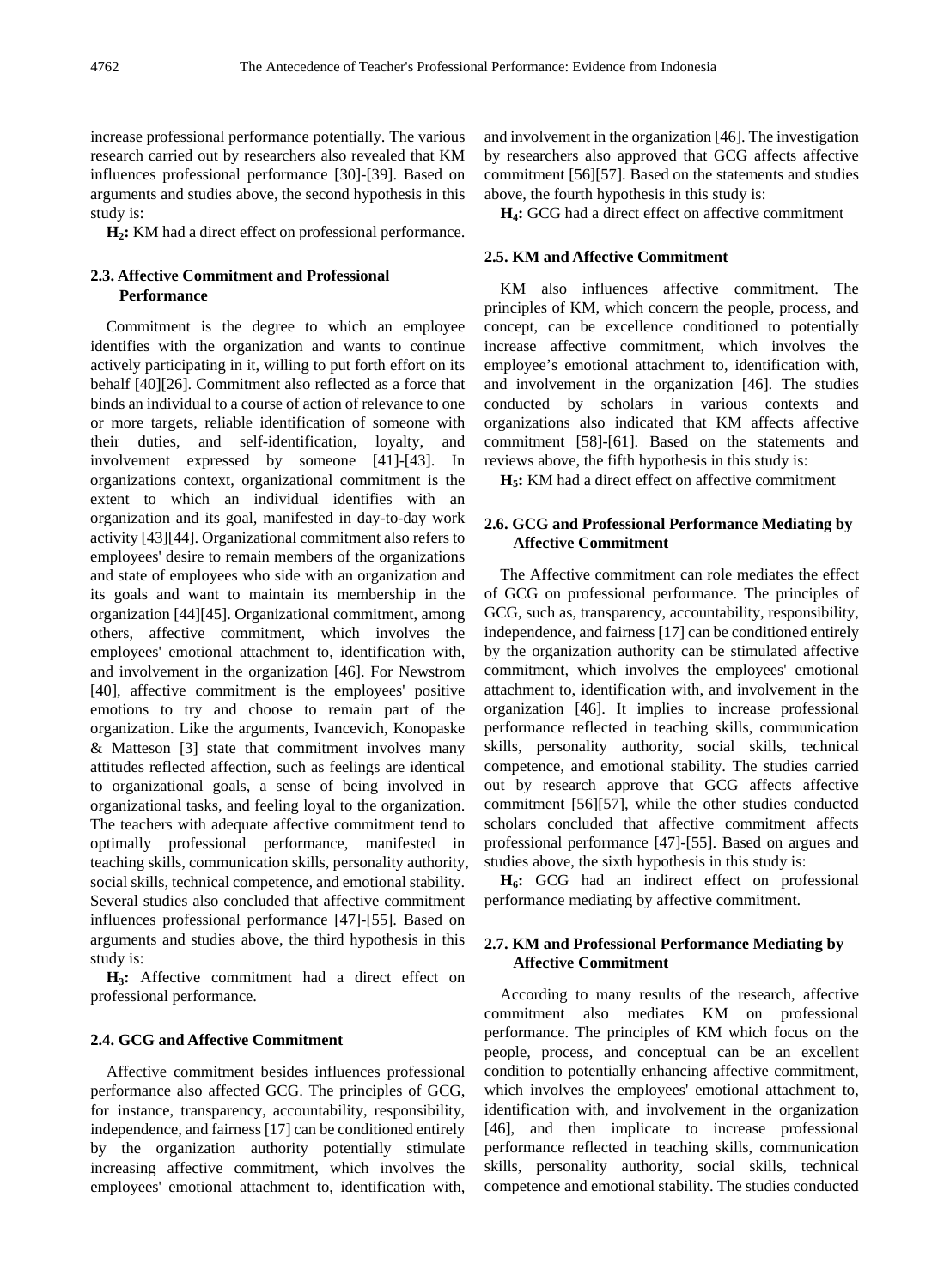by scholars in various fields also indicated that KM affects affective commitment [58]-[61]. Meanwhile, the research in other contexts carries out by researchers show that affective commitment affects professional performance [47]-[55]. Based on argues and studies above, the seventh hypothesis in this study is:

**H7:** KM had an indirect effect on professional performance mediating by affective commitment.

# **3. Methods**

This research uses a quantitative approach to the survey method with using a questionnaire in the form of a Likert scale model with five alternative answers: strongly disagree, disagree, neutral, agree, and strongly agree. The questionnaire makes researchers themselves based on the theoretical dimensions, aspects, or indicators of the experts. GCG questionnaire consists of 10 items with an alpha coefficient  $= .938$ , KM consists of 10 items with an alpha coefficient = .909, affective commitment consists of 9 items with alpha coefficients = .836, and professional performance consists of 12 items with an alpha coefficient  $=.948.$ 

The research participants are 375 teachers in Indonesia spreading across three provinces (Jakarta, Banten, West Java) determined by accidental sampling based on participant willingness to fill in the questionnaire at the time the research was conducted [62]. The profile of the research participant is presented in Table 1. The majority of gender is female (64%), ages 26 - 35 years (42.13%), bachelor education (74.93%), marital status (76%), and length of teaching  $\leq$  five years (33,33%).

Data analysis by path analysis and the path coefficient uses a t-test supported by descriptive statistics. Descriptive analyses were performed by SPSS version 26, while the path analysis by Lisrel 8.80.

| Profile         | Amount         | Percentage |  |  |  |  |
|-----------------|----------------|------------|--|--|--|--|
| Gender          |                |            |  |  |  |  |
| Male            | 135            | 36         |  |  |  |  |
| Female          | 240            | 64         |  |  |  |  |
| Age             |                |            |  |  |  |  |
| $\leq$ 25 Year  | 48             | 12.80      |  |  |  |  |
| $26 - 35$ Year  | 158            | 42.13      |  |  |  |  |
| $36 - 45$ Year  | 90             | 24         |  |  |  |  |
| $46 - 55$ Year  | 77             | 20.53      |  |  |  |  |
| $\geq 56$ Year  | $\overline{c}$ | 0.53       |  |  |  |  |
| Education       |                |            |  |  |  |  |
| Diploma         | 6              | 1.60       |  |  |  |  |
| Bachelor        | 281            | 74.93      |  |  |  |  |
| Postgraduate    | 88             | 23.47      |  |  |  |  |
| <b>Status</b>   |                |            |  |  |  |  |
| Married         | 285            | 76         |  |  |  |  |
| Unmarried       | 90             | 24         |  |  |  |  |
| Length of Teach |                |            |  |  |  |  |
| $\leq$ 5 Year   | 125            | 33.33      |  |  |  |  |
| $6 - 10$ Year   | 90             | 24         |  |  |  |  |
| $11 - 15$ Year  | 59             | 15.73      |  |  |  |  |
| $\geq 16$ Year  | 101            | 26.93      |  |  |  |  |

#### **Table 1.** Profile of Research Participant

# **4. Finding**

The results of the descriptive statistical analysis for the four variables are presented in Table 2. The mean values of the four variables from the lowest to the highest in succession are affective commitment (35.06), KM (40.56), GCG (43.19), and professional performance (46.91).

|                |         | GCG      | KM       | <b>Affective Commitment</b> | Professional Performance |  |
|----------------|---------|----------|----------|-----------------------------|--------------------------|--|
| N              | Valid   | 375      | 375      | 375                         | 375                      |  |
|                | Missing | $\theta$ | $\Omega$ | $\mathbf{0}$                | $\boldsymbol{0}$         |  |
| Mean           |         | 43.19    | 40.56    | 35.06                       | 46.91                    |  |
| Median         |         | 43.00    | 40.00    | 35.00                       | 47.00                    |  |
| Mode           |         | 40       | 40       | 34                          | 48                       |  |
| Std. Deviation |         | 5.232    | 4.751    | 4.234                       | 7.557                    |  |
| Variance       |         | 27.371   | 22.568   | 17929                       | 57.106                   |  |
| Range          |         | 31       | 24       | 25                          | 42                       |  |
| Minimum        |         | 19       | 26       | 20                          | 18                       |  |
| Maximum        |         | 50       | 50       | 45                          | 60                       |  |
| Sum            |         | 16195    | 15210    | 13148                       | 17590                    |  |
|                |         |          |          |                             |                          |  |

**Table 2.** Descriptive Statistics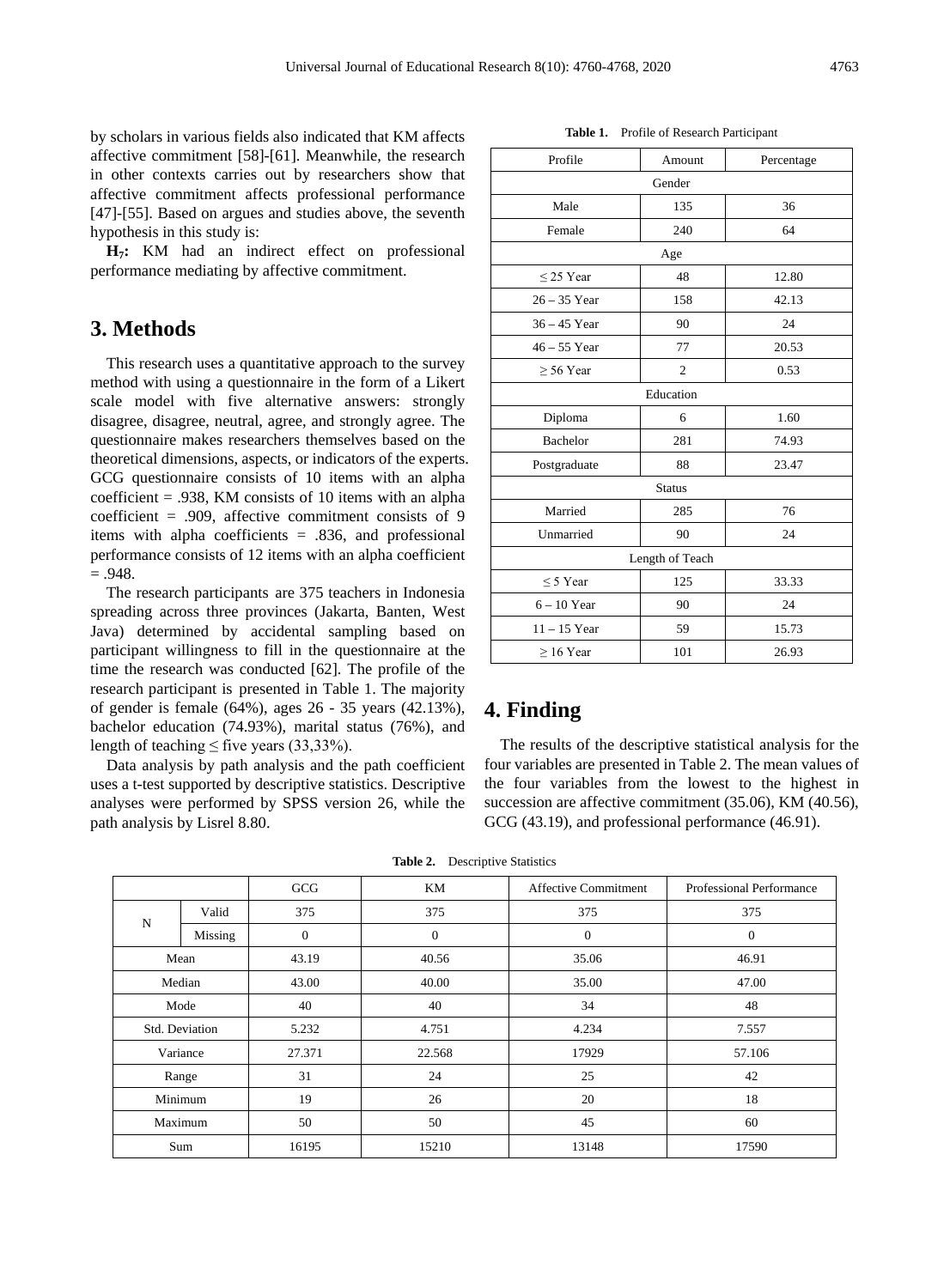The results of hypothesis testing with path analysis of the effects of GCG, KM, and affective commitment on professional performance are summarized in Table 3 and visualized in Figures 1 and 2. The hypothesis testing shows that all hypotheses were supported (t-value  $>$  t-table at  $\alpha$  $= .05$  and  $.01$ ). Therefore the findings of this study are GCG and KM, and affective commitment had a significant direct effect on professional performance, then GCG and KM had a significant direct effect on affective commitment. Besides, the results of this study also showed that GCG and KM had a significant indirect effect on professional performance mediating by affective commitment. Based on result path coefficient, the affective commitment had a

direct effect more adequate on professional performance ( .59) then GCG ( .06) and KM ( .32), KM had a direct effect more adequate on affective commitment ( .53) then GCG ( .28), and KM had an indirect effect more adequate on professional performance mediating by affective commitment ( .31) then GCG ( .17).

In Figure 1 and 2, the test results of the model with the goodness of fit statistics show the significant with Chi-Square = 0.000, df = 0, p-value =  $1.00000 > .05$  and RMSEA =  $.000 < .08$ , so that the model tested is fit. This result indicates that empirical data from teachers in Indonesia support the theoretical model being tested.

| Table 3.<br>Summary of Path Coefficients and T-values |
|-------------------------------------------------------|
|-------------------------------------------------------|

| Hypothesis                                                                                  | Path Coefficients | T Value | <b>Hypothesis Testing</b> |
|---------------------------------------------------------------------------------------------|-------------------|---------|---------------------------|
| $H1: GCG(X1)$ on professional performance $(Y2)$                                            | $.06*$            | 2.01    | Supported                 |
| H2: KM $(X2)$ on professional performance $(Y2)$                                            | $.32**$           | 9.48    | Supported                 |
| H3: Affective commitment (Y1) on professional<br>performance (Y2)                           | $.59**$           | 16.47   | Supported                 |
| H4: GCG $(X1)$ on affective commitment $(Y1)$                                               | $28**$            | 6.94    | Supported                 |
| $H5$ : KM (X2) on affective commitment (Y1)                                                 | $.53**$           | 13.02   | Supported                 |
| H6: GCG $(X1)$ on professional performance $(Y2)$<br>mediating by affective commitment (Y1) | $.17**$           | 6.40    | Supported                 |
| H7: KM (X2) on professional performance (Y2) mediating<br>by affective commitment $(Y1)$    | $31**$            | 10.21   | Supported                 |

 $p < .05$ 

\*\*  $p < .01$ 



Chi-Square=0.00, df=0, P-value=1.00000, RMSEA=0.000

Figure 1. Path Coefficients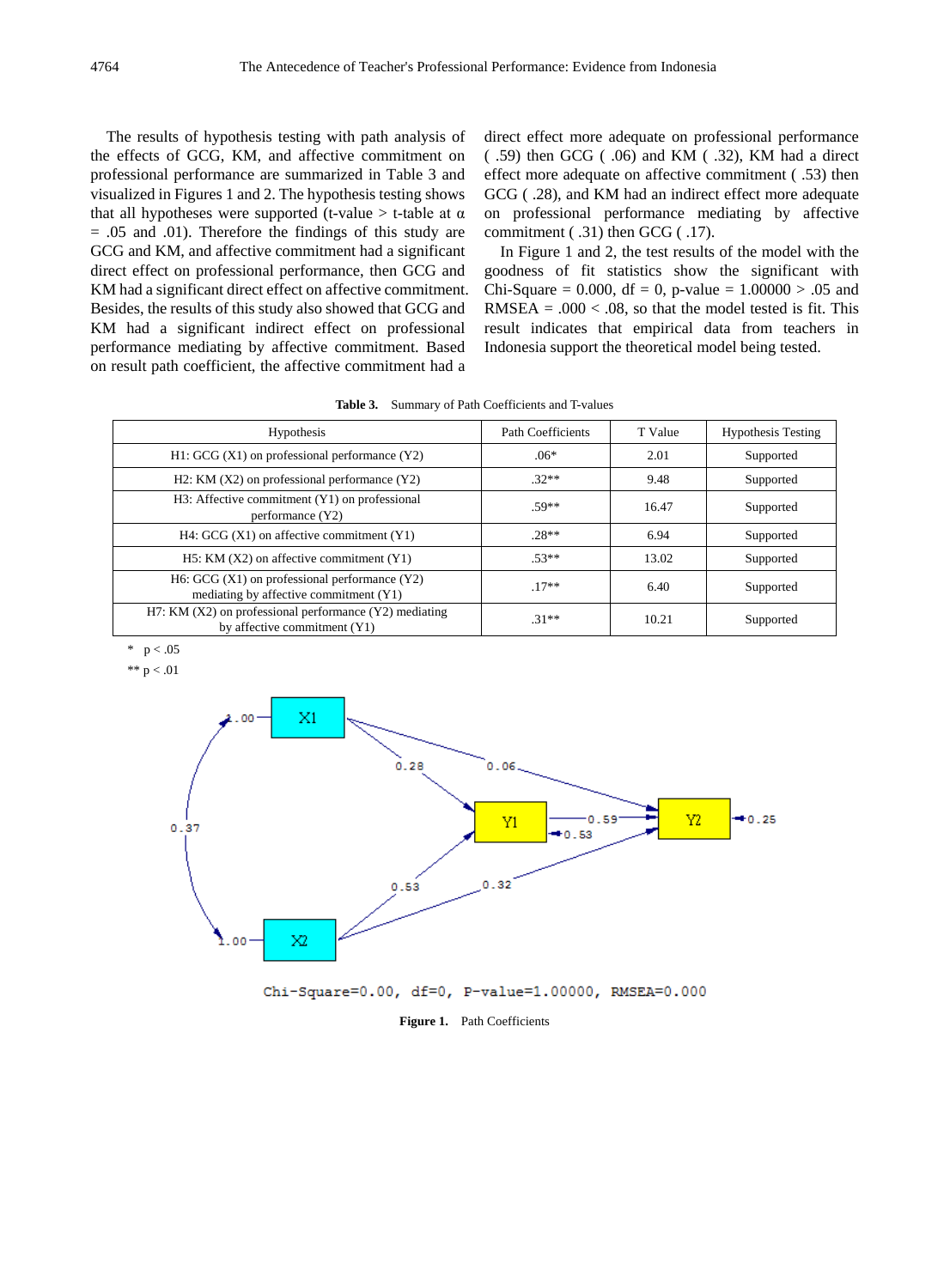

Chi-Square=0.00, df=0, P-value=1.00000, RMSEA=0.000

**Figure 2.** T Values

# **5. Discussion**

This research revealed that GCG and KM had a significant effect on professional performance, either directly or indirectly, mediated by affective commitment. The research also created a fit model that the theoretical model was fit with empirical data from the teachers in Indonesia. This finding confirms that GCG, KM, and affective commitment are important determinants for teacher's professional performance. Moreover, affective commitment plays a significant role as a mediator of GCG and KM on professional performance. These findings were consistent and confirmed other studies and research results used as a reference to develop this research hypothesis. For example, several studies concluded that professional performance affected by GCG [18]-[23], KM [30]-[39], and affective commitment [47]-[55]. As a consequence of this evidence, school leaders need to maintain and manage GCG, KM, and affective commitment seriously through various policies, approaches, and strategies that are relied on to increase the teacher's professional performance. In the case of GCG, school leaders should develop a school culture feasible for growth in various principles of GCG, such as transparency, accountability, responsibility, independence, and fairness [17]. For KM, school leaders need to uphold KM principles that concern the people, process, and conceptual. In the affective commitment context, school leaders urgent to prepare good condition which stimulates the teachers more intense to participated and involved in any organizations activities.

This study also found that effective commitment plays a vital role as mediators in GCG and KM effect on professional performance. This evidence in line with studies concluded that GCG influences affective commitment [56][57], KM influences affective commitment [58]-[61], and affective commitment affects professional performance [47]-[55]. This finding reveals empirical facts that the existence of affective commitment

is very important to be considered in the context of increasing professional performance through GCG and KM. Any efforts to enhance professional performance will be better if done by improving GCG and KM with support increasing affective commitment. As a consequence that the school leaders need to maintain and develop optimally affective commitment through various possible approaches, methods, and strategies.

Overall, this study confirms several studies in various countries, industrial, occupational sectors, and organizations. It is also finding a new empirical model of the effect of GCG and KM on professional performance mediated by affective commitment based on the data from teachers in Indonesia. This model can adopt a discourse or reference among researchers and practitioners to develop better professional performance models in the future and various organization's contexts.

# **6. Conclusions**

This research proves that GCG and KM had a significant effect on professional performance, either directly or indirectly, mediated by affective commitment. The study also was found a fit research model about the effect of GCG and KM on professional performance mediated by affective commitment with the research field of the teachers in Indonesia. This model can be adopted among researchers and practitioners as references or discourse or a strategy for enhancing professional performance in various contexts and research fields. The model can be further developed for the researcher and expanded into new research with more participants, adding variables, other indicators, and another statistical approach, such as structural equation modeling (SEM). For practitioners, the model can be used to increase the professional performance of teachers or employees through improving GCG, KM, and affective commitment.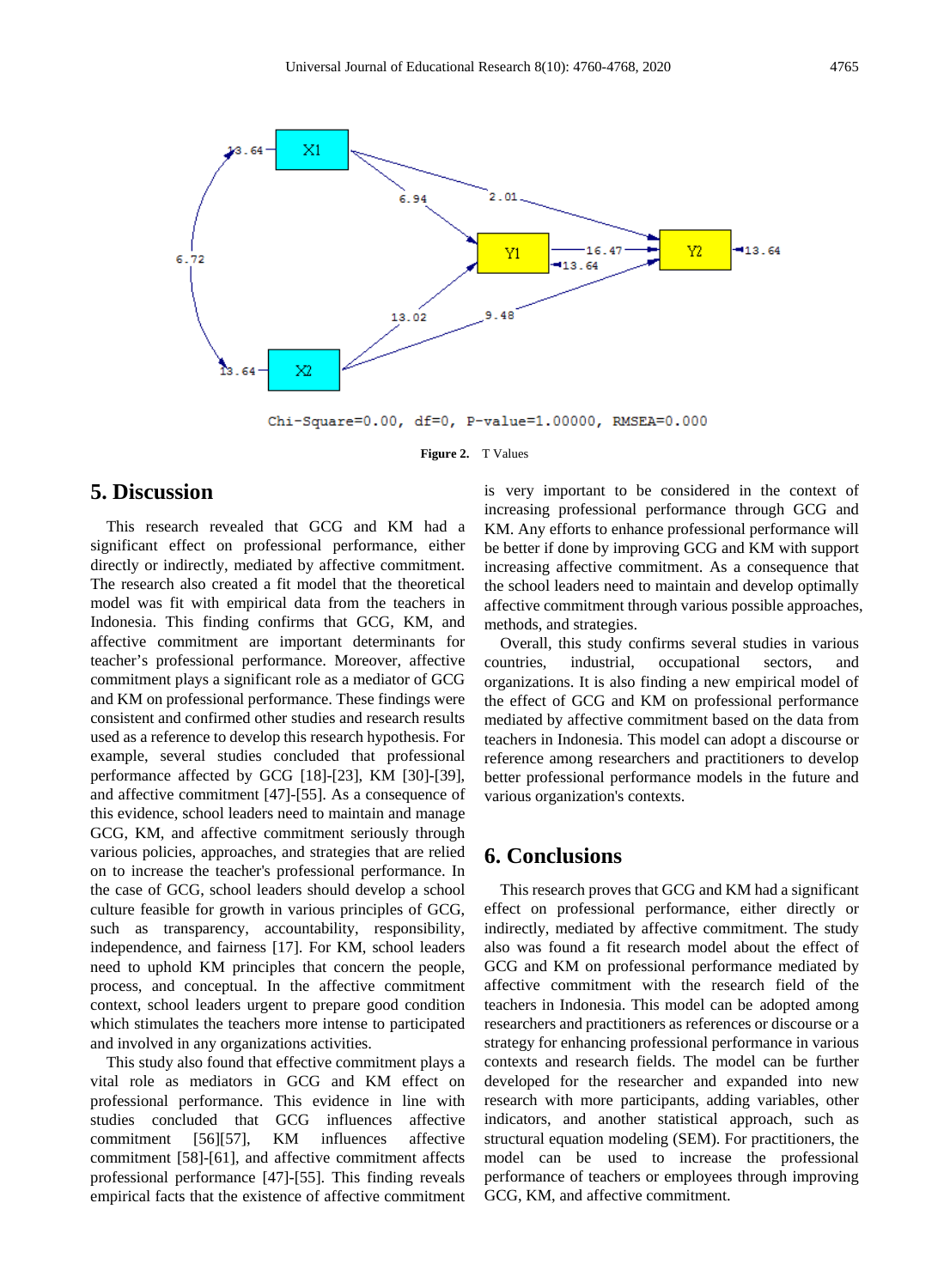# **Acknowledgments**

We are very grateful to the teachers in Indonesia who volunteered to spend their time and full dedication to responding to every statement item in the questionnaire completely and entirely to be used as research material in this article. May this willingness and commitment be a contribution to the development of science that can improve civilization.

# **REFERENCES**

- [1] Hoy, W. K., & Miskel, C.G. (2013). *Educational Administration: Theory, Research, and Practice.* New York: McGraw-Hill Company.
- [2] Senge, P.M. (1990). *The fifth discipline: The art and the practice of the learning organization*. New York: Doubleday.
- [3] Ivancevich, J. M., Konopaske, R., & Matteson, M. T. (2014). *Organizational behavior & management. Tenth edition*. New York: McGraw Hill Education.
- [4] Colquitt, J. A., Lepine, J. A., & Wesson, M. J. (2015). *Organizational behavior: improving performance and commitment in the workplace 4th edition*. New York: McGraw Hill Education Limited.
- [5] Byars, L.L., Rue, L.W., & Ibrahim, N.A. (2016). *Human resource management 11th ed.* New York: McGraw-Hill Education.
- [6] Daft, R. L. (2014). *New era of management. 11th edition.* New Zealand: South-Western Cengage Learning.
- [7] Pratte, R., & Rury, J. L. (1991). Teachers, professionalism, and craft. *Teachers College Record*, *93*(1), 59-72.
- [8] Rulandari, N. (2017). The effect of supervision and professionalism on staff performance at the office of social affairs in East Jakarta Administrative City. *International Journal of Humanities and Social Science, 7*(2), 184-192.
- [9] Hammer, D.P., Berger, B.A., Beardsley, R.S., & Easton, M.R. (2003). Student professionalism. *Am J Pharm Educ, 67*: 96.
- [10] Grady, M.P., Helbling, K.C., & Lubeck, D.R. (2008). Teacher professionalism since a nation at risk. *Phi Delta Kappan*, *89*, 603-604.
- [11] Glickman, C.D., Gordon, S. P., Ross-Gordon, J. M. (2010). *Supervision and instructional leadership, eighth edition.* Boston: Pearson Education, Inc.
- [12] Hey, R.B. (2017). What Are the Principles of Good Governance? In *Performance Management for the Oil, Gas, and Process Industries, Elsevier Science,* 91–105.
- [13] Lukviarman, N. (2016). *Corporate governance: Menuju penguatan konseptual dan implementasi di Indone-sia.* Jakarta: Era Adicitra Intermedia.
- [14] Sukariana, I.W., & Darma, G.S. (2015). Peran audit dalam

pengendalian internal serta pengungkapan kerugian material untuk good corporate governance. *Jurnal Manajemen & Bisnis*, *12*(2), 181-194.

- [15] Guna, W.I., & Herawaty, A. (2010). Pengaruh mekanisme good corporate governance, independensi auditor, kualitas audit dan faktor lainnya terhadap manajemen laba. *Jurnal Bisnis dan Akuntansi*, *12*(1), 53-68.
- [16] Liu, Y., Luo, Y., & Liu, T. (2009). Governing buyer-supplier relationships through transactional and relational mechanisms: Evidence from China. *J. Oper. Manag, 27*(4), 294–309.
- [17] Svärd, P. (2017). Accountability, transparency, and the role of information management. In *Enterprise Content Management, Records Management, and Information Culture Amidst e-Government Development*, 83–96.
- [18] Kima, D., Kima, J., Byunb, Y., & Chunc, S. (2013). A Study on the Effect of Governance Adequacy on the Corporate Performance. *Procedia - Social and Behavioral Sciences*, 107, 59–66.
- [19] Sanchia, M. I., & Zen, T. S. (2015). Impact of good corporate governance in corporate performance. *International Journal of Management and Applied Science*, *1*(9), 102-106.
- [20] Ahmed, E., & Hamdan, A. (2015). The impact of corporate governance on firm performance: evidence from Bahrain Bourse. *International Management Review*, *11*(2), 21-37.
- [21] Mahrani, M., & Soewarno, N. (2018). The effect of good corporate governance mechanism and corporate social responsibility on financial performance with earnings management as a mediating variable. *Asian Journal of Accounting Research*, *3*(1), 41-60.
- [22] Aktan, B., Turen, S., Tvaronavičienė, M., Celik, S., & Alsadeh, H. A. (2018). Corporate governance and performance of the financial firms in Bahrain. *Polish Journal of Management Studies, 17*(1), 39-58.
- [23] Haq, S.U., Gu, D., Liang, C., & Abdullah, I. (2019). Project governance mechanisms and the performance of software development projects: Moderating role of requirements risk. *International Journal of Project Management,* 37, 533–548.
- [24] Ciftci, I., Tatoglu, E., Wood, G., Demirbag, M., & Zaim, S. (2019). Corporate governance and firm performance in merging markets: Evidence from Turkey. *International Business Review, 28,* 90–103.
- [25] Jackson, S.E., Shculer, R.S., & Werner, S. (2009). *Managing*  human resources.  $10^{th}$ . United States of America: South-Western Cengage Learning.
- [26] Armstrong, M. (2009). *A handbook of human resource management practice.* London: Kogan Page.
- [27] [26] Noe, R.A., Hollenbeck, J.R., Gerhart, B., & Wright, P. M. (2015). *Human resource management: Gaining a competitive advantage. 9th edition.* New York: McGraw-Hill Education.
- [28] Slocum, J.W., Jackson, S.E., & Hellriegel, D. (2008). *Competency-based management.* Mason: Thomson Higher Education.
- [29] Rooney, D., Hearn, G., & Ninan (Eds). (2006). Handbook on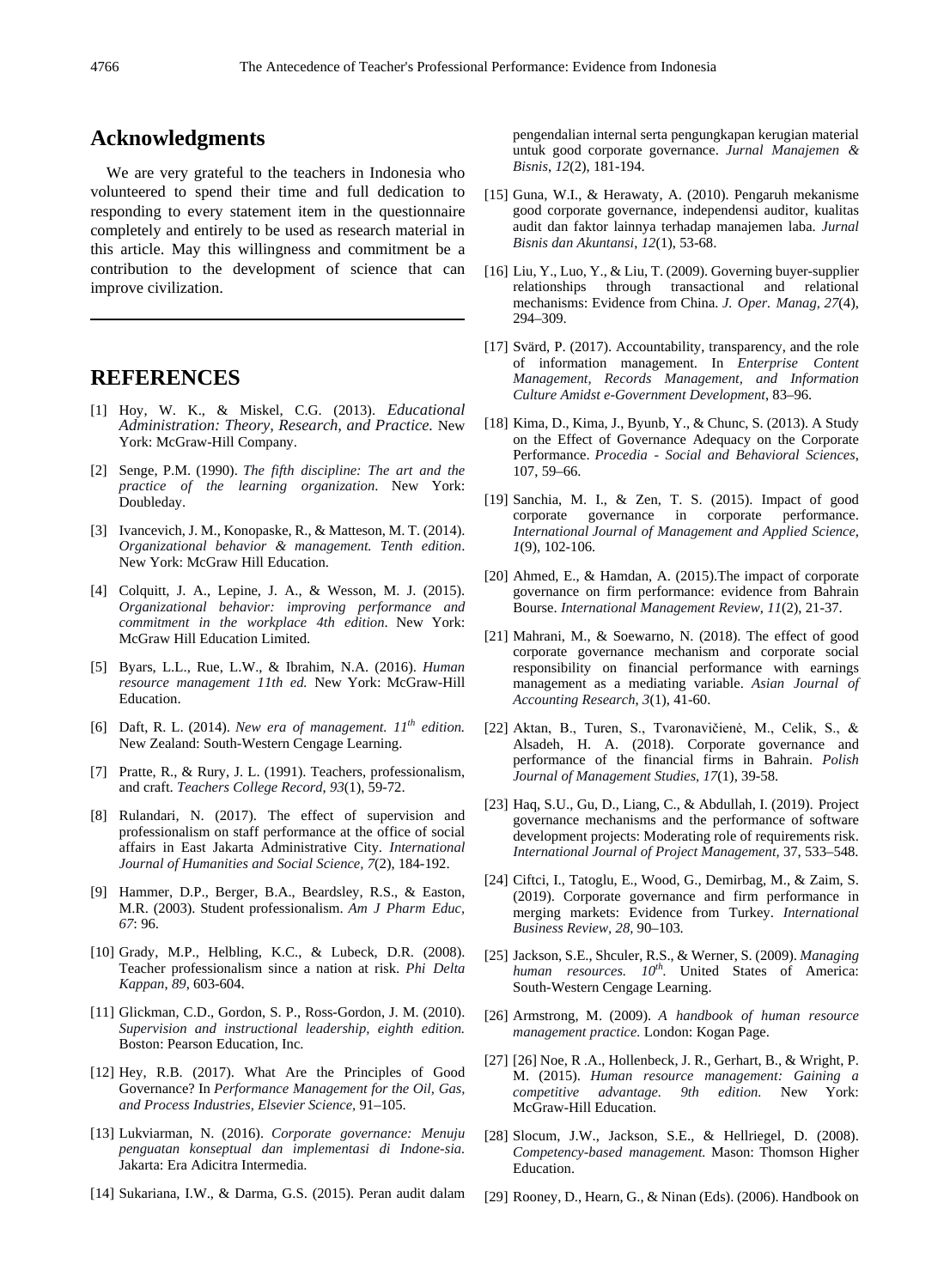the knowledge economy. Northampton, MA: Edward Elgar Publishing.

- [30] Davenport, T. H. (1997). Ten principles of knowledge management and four case studies. *Knowledge and Process Management*, *4*(3), 187-208.
- [31] Torabi, M.H.R., Kyani, A., & Falakinia, H. (2016). An investigation of the impact of knowledge management on human resource performance in the management of Keshavarzi bank branches in Tehran. *Procedia-Social and Behavioral Sciences,* 230, 471-481.
- [32] Setyanti, S.W.L.H., & Farida, L. (2016). The effect of knowledge sharing on business performance moderated by innovation products in the small and medium enterprises in Indonesia. *International Journal of Scientific & Technology Research*, *5*(11), 209-211.
- [33] Garrick, J., & Chan, A. (2017). Knowledge management and professional experience: the uneasy dynamics between tacit knowledge and performativity in organizations. *Journal of Knowledge Management*, *21*(4), 872-884.
- [34] Widjajani, R., Nimran, U., Utami, H.N. (2017). The effect of trust, job involvement, organizational commitment, knowledge sharing behavior on employee performance. *International Journal of Business and Management Invention, 6*(11), 69-75.
- [35] Khanal, L., & Poudel, S.R. (2017). Knowledge management, employee satisfaction, and performance: Empirical evidence from Nepal. *Saudi Journal of Business and Management Studies, 2*(2), 82-91.
- [36] Ghanbari, S., & Dastranj, M. (2017). The effect of knowledge management on the performance of personnel of Hormozgan Payame Noor University. *Journal Socialomics, an Open Access Journal, 6*(4), 1-4.
- [37] Alyoubi, B., Hoque, R., Alharbi, I., Alyoubi, A., & Almazmomi, N. (2018). Impact of knowledge management on employee work performance: evidence from Saudi Arabia. *The International Technology Management Review, 7*(1), 13-24.
- [38] Gyemang, M.D., & Emeagwali, O.L. (2020). The roles of dynamic capabilities, innovation, organizational agility, and knowledge management on competitive performance in the telecommuni-cation industry. *Management Science Letters*, *10*, 1533-1542.
- [39] Huie, C. P., Cassaberry, T., & Rivera, A. K. (2020). The impact of tacit knowledge sharing on job performance. *International Journal on Social and Education Sciences, 2*(1), 34-40.
- [40] Al-Abbadia, L., Alshawabkeha, R., & Rummana, A.A. (2020). Knowledge management processes and innovation performance: The moderating effect of employees' knowledge hoarding. *Management Science Letters, 10,* 1463-1472.
- [41] Newstrom, J. W. (2015). *Organizational behavior: human behavior at work.* Fourteenth edition. New York: McGraw Hill Education.
- [42] Nelson, D. L., & Quick, J. C. (2006). *Organizational behavior, foundations, realities & challenges.* Ohio: Thomson.
- [43] Gibson, J. L., Donnelly, J. H., Ivancevich, J. J. M., & Konopaske, R. (2009). *Organizational behavior, structure, processes.* New York: McGraw Hill Education.
- [44] Kreitner, R., & Kinicki, A. (2010). *Organizational behavior: key concepts, skills & best practices.* New York: McGraw-Hill Irwin.
- [45] Beardwell, J., & Thompson, A. (2014). *Human resource management: A contemporary approach. 8th edition.* United Kingdom: Pearson Education Limited.
- [46] Robbins, S. P., & Judge, T. A. (2015). *Organizational behavior.* 16<sup>th</sup> edition. Essex: Pearson Education Limited.
- [47] Meyer, J. P., & Allen, N.J. (1991). A three-component conceptualization of organizational commitment. *Human Resource Management Review*, 1, 61-89.
- [48] Hadziahmetovic, N., & Dinc, M. S. (2017). The mediating role of affective commitment in the organizational<br>rewards-organizational performance relationship. rewards-organizational *International Journal of Human Resource Studies, 7*(3), 105-130.
- [49] Renyut, B.C., Modding, H.B., Bima, J., & Sukmawati, S. (2017). The effect of organizational commitment, competence on job satisfaction, and employee performance in Maluku governor's office. *IOSR Journal of Business and Management (IOSR-JBM), 19*(11), 18-29.
- [50] Destari, Y., Lumbanraja, P., & Absah, Y. (2018). The influence of work satisfaction on employee's performance with organizational commitment as an intervening variable at the mining and energy agency of north Sumatera. *International Journal of Research & Review, 5*(12), 355-364.
- [51] Khunsoonthornkit, A., & Panjakajornsak, V. (2018). Structural equation model to assess the impact of learning organization and commitment on the performance of research organizations. *Kasetsart Journal of Social Sciences, 39,* 457-462.
- [52] Fajrin, D., Saragih, B., & Indratjahjo, H. (2018). The effect of organizational commitment and organizational culture on employee performance through behavior civilization organizations of teachers and employees Madrasah Bbtidaiya Nurussyifa Indonesia. *International Journal of Business and Applied Social Science (IJBASS),* 4, 3, 24-49.
- [53] Lin, L., & Shiqian, W. (2018). The mediating effect of organizational commitment on leadership type and job performance. *Journal of World Economic Research, 7*(1), 14-20.
- [54] Metin, K., & Asli, K. (2018). The relationship between organizational commitment and work performance: A case of industrial enterprises. *Journal of Economic and Social Development (JESD), 5*(1), 46-50.
- [55] Suharto, Suyanto, & Hendri, N. (2019). The impact of organizational commitment on job performance. *International Journal of Economics and Business Administration,* 7, 2, 189-206.
- [56] Sungu, L.J., Weng, Q., & Xu, X., (2019). Organizational commitment and job performance: Examining the moderating roles of occupational commitment and transformational leadership. *International Journal Selection*